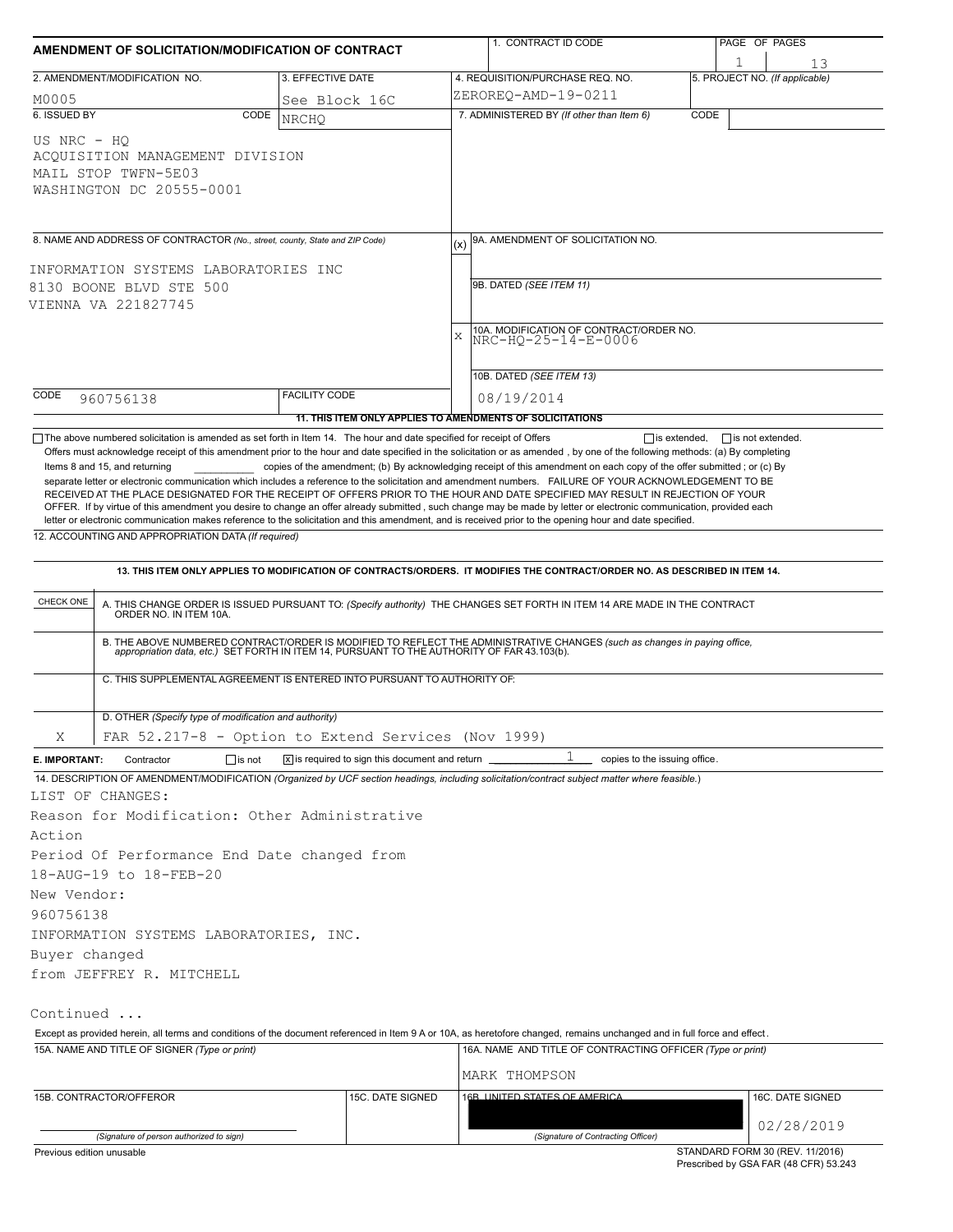REFERENCE NO. OF DOCUMENT BEING CONTINUED **Example 20 and 20 and 20 and 20 and 20 and 20 and 20 and 20 and 20 and 20 and 20 and 20 and 20 and 20 and 20 and 20 and 20 and 20 and 20 and 20 and 20 and 20 and 20 and 20 and 20** 

**CONTINUATION SHEET** NRC-HQ-25-14-E-0006/M0005 2 4 3

NAME OF OFFEROR OR CONTRACTOR

INFORMATION SYSTEMS LABORATORIES INC

| ITEM NO.<br>(A) | SUPPLIES/SERVICES<br>(B)                                                                                                                                                                                                                                                                                                                                                                                                                                                                                                                                                                               | QUANTITY UNIT<br>(C) | (D) | <b>UNIT PRICE</b><br>(E) | <b>AMOUNT</b><br>(F) |
|-----------------|--------------------------------------------------------------------------------------------------------------------------------------------------------------------------------------------------------------------------------------------------------------------------------------------------------------------------------------------------------------------------------------------------------------------------------------------------------------------------------------------------------------------------------------------------------------------------------------------------------|----------------------|-----|--------------------------|----------------------|
|                 | MARK THOMPSON<br>to.                                                                                                                                                                                                                                                                                                                                                                                                                                                                                                                                                                                   |                      |     |                          |                      |
|                 | Contracting Officer changed<br>from MONIQUE B. WILLIAMS                                                                                                                                                                                                                                                                                                                                                                                                                                                                                                                                                |                      |     |                          |                      |
|                 | MARK THOMPSON<br>to                                                                                                                                                                                                                                                                                                                                                                                                                                                                                                                                                                                    |                      |     |                          |                      |
|                 | The purpose of this modification is: 1) to extend<br>the period of performance end-date from August<br>18, 2019 to February 18, 2020 in accordance with                                                                                                                                                                                                                                                                                                                                                                                                                                                |                      |     |                          |                      |
|                 | FAR 52.217-8 - Option to Extend Services (Nov<br>1999), thus also modifying NRCF030A Period of<br>Performance Alternate 1 clause; 2) to update the<br>Billing                                                                                                                                                                                                                                                                                                                                                                                                                                          |                      |     |                          |                      |
|                 | Instructions in Section J, Attachment 7; and 3)<br>update the contractor's DUNS number to 960756138.                                                                                                                                                                                                                                                                                                                                                                                                                                                                                                   |                      |     |                          |                      |
|                 | Accordingly, in Section F, Deliveries or<br>Performance, NRCF030A Period of Performance<br>Alternate 1 is deleted in its entirety and<br>replaced as follows:                                                                                                                                                                                                                                                                                                                                                                                                                                          |                      |     |                          |                      |
|                 | The ordering period for this contract shall<br>commence on the effective date of this contract<br>and shall expire on February 18, 2020. Any orders<br>issued<br>during this period shall be completed within the<br>time specified in the order, unless otherwise<br>specified herein. (See FAR 52.218-18).                                                                                                                                                                                                                                                                                           |                      |     |                          |                      |
|                 | In Section J. LIST OF ATTACHMENTS, Attachment 7,<br>Billing Instructions for Cost Reimbursement is<br>replaced in its entirety with Billing<br>Instructions for<br>Cost-Reimbursement Type Contracts (Version<br>Control Date 20, 2018), which is attached in<br>full-text below. Note: this Version adds the<br>following to<br>paragraphs p. Direct Costs and q. Indirect Costs:<br>"The contractor shall not bill at rates that have<br>not been incorporated into the contract by formal<br>modification." A Word version of this new<br>template will be provided along with the<br>modification. |                      |     |                          |                      |
|                 | The Billing Instructions are detailed in<br>Modification Attachment 1.                                                                                                                                                                                                                                                                                                                                                                                                                                                                                                                                 |                      |     |                          |                      |
|                 | Continued                                                                                                                                                                                                                                                                                                                                                                                                                                                                                                                                                                                              |                      |     |                          |                      |
|                 |                                                                                                                                                                                                                                                                                                                                                                                                                                                                                                                                                                                                        |                      |     |                          |                      |